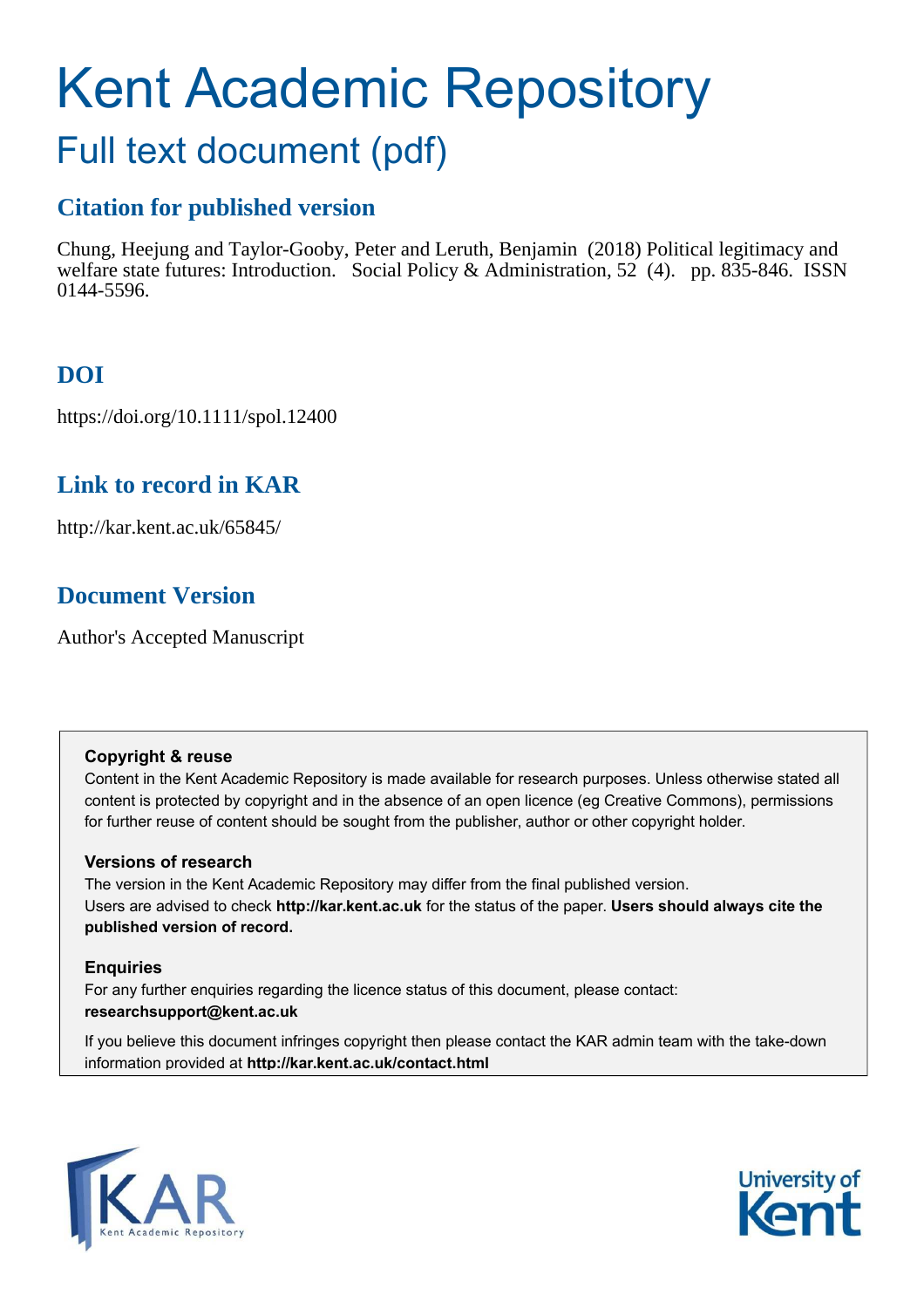This paper is published as: Chung, H., Taylor-Gooby, T. & Leruth, B. (2018) "Introduction: Political Legitimacy and Welfare State Futures" Social Policy &Administration. Special Issue: Political Legitimacy and Welfare State Futures 52(4).

#### **Introduction: Political Legitimacy and Welfare State Futures**

#### **Heejung Chung<sup>1</sup> , Peter Taylor-Gooby,<sup>2</sup> and Benjamin Leruth<sup>3</sup>**

Acknowledgement: We are grateful to NORFACE for funding the research reported here in 'Welfare State Futures: Our Children's Europe' as part of the Welfare Futures programme under grant number: 462-14-050

#### **Abstract**

Welfare attitudes are pivotal in understanding the preferences and demands of citizens to help shape future policy reforms in welfare states. Accordingly, and due to the availability of large scale comparative survey data on attitudes, large numbers of studies of welfare attitudes have emerged during the past few decades. However, some limitations still exist in the field, such as the background assumptions informing the questionnaire design and top down framing of issues, the population represented and finally limitations in teasing out the causal mechanisms of relationships, especially pertaining to that of policy reform. This regional issue brings together papers that address some of these issues and others in welfare attitude research to provide some guidance for future studies. This paper first summarises the existing studies on welfare attitudes to identify some of the key limitations, and introduces the five articles in this special issue. It concludes with some suggestions for future studies in welfare attitudes.

#### **Key words: Welfare attitudes, Europe, political legitimacy, methods, welfare state futures**

<u>.</u>

<sup>&</sup>lt;sup>1</sup> University of Kent

<sup>2</sup> University of Kent

<sup>3</sup> University of Canberra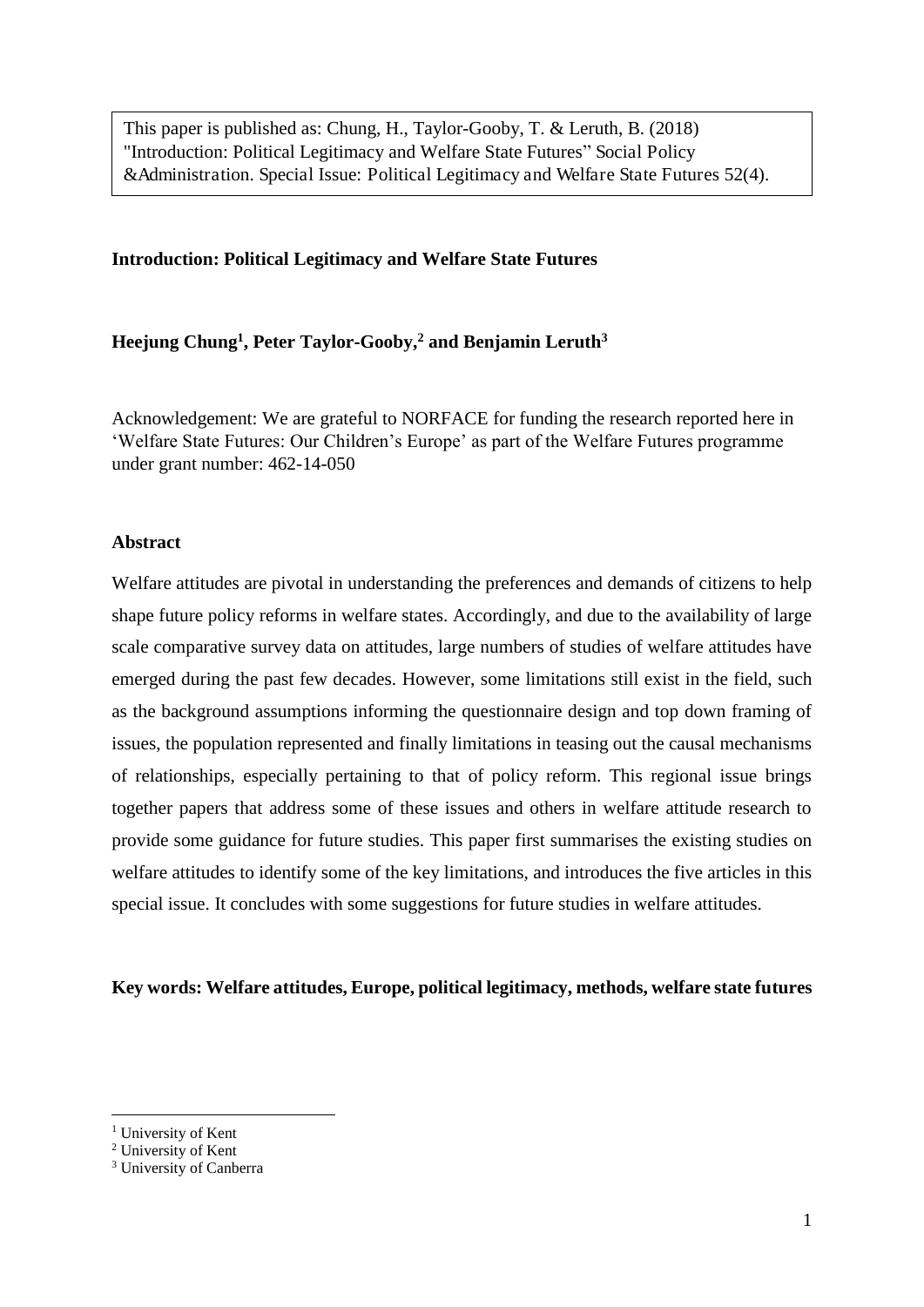#### **Background: the value of attitude surveys in studying welfare**

Welfare states in Europe are experiencing great economic, social and political pressures (Taylor-Gooby et al., 2017). At the economic level, the competitive pressures from an increasingly globalised world exert pressure on the capacity of government to fund a high level of provision and make decisions over priorities harder. At the same time, these changes, alongside the changes in the nature in the labour market, increase demand for education and life-long learning. At the social level, demographic shifts exacerbate spending demands from traditional health and social care services and pensions, and the increasing number of women in the labour market expands demand for care. At the political level, it seems that in the electoral decline of mainstream political parties and the emergence of a new wave of populism are reshaping welfare state politics. Other factors (improvements in healthcare techniques, improved health in old age, better management and greater use of evidence in designing services) improve the situation but these are outweighed by the changes making the task of the welfare state more difficult.

All these pressures have been exacerbated by the Great Recession of 2007-8 and by political concerns about the future of the European Union [EU] (Leruth et al., 2018). The recession led to nearly a decade of stagnation and the EU as a whole has only recently recovered in terms of growth rates since 2008. The impact of the recession and of recovery programmes based on a commitment to austerity at both European Central Bank [ECB] and national levels have led to a general decline in support for the EU as a whole (which would eventually lead to the United Kingdom's vote to leave the Union in June 2016 for various reasons such as immigration and national sovereignty) but also a decline in trust in national governments alongside increasing polarization of interests (Emmenegger et al., 2012).

Against this background, conducting research on welfare state attitudes is of great importance for several reasons. The rapidly developing area of social attitude studies is particularly appropriate to investigate the impact of policy change on political legitimacy in Europe because it provides data on how people perceive (mistakenly or not) the new developments. The study of welfare attitudes also enables us to chart the preferences as well as demands of citizens to help shape future policy reforms in welfare states. These include possible trade-offs of policies allowing policy makers to understand reform scenarios so to avoid mass political dissent. Further, we are able to examine the relations between attitudes and the socio-demographics of supporters of the new and old parties (Jæger, 2006) and also how the existing characteristics of welfare states shape these preferences (Chung and Meuleman, 2017). Researchers can thus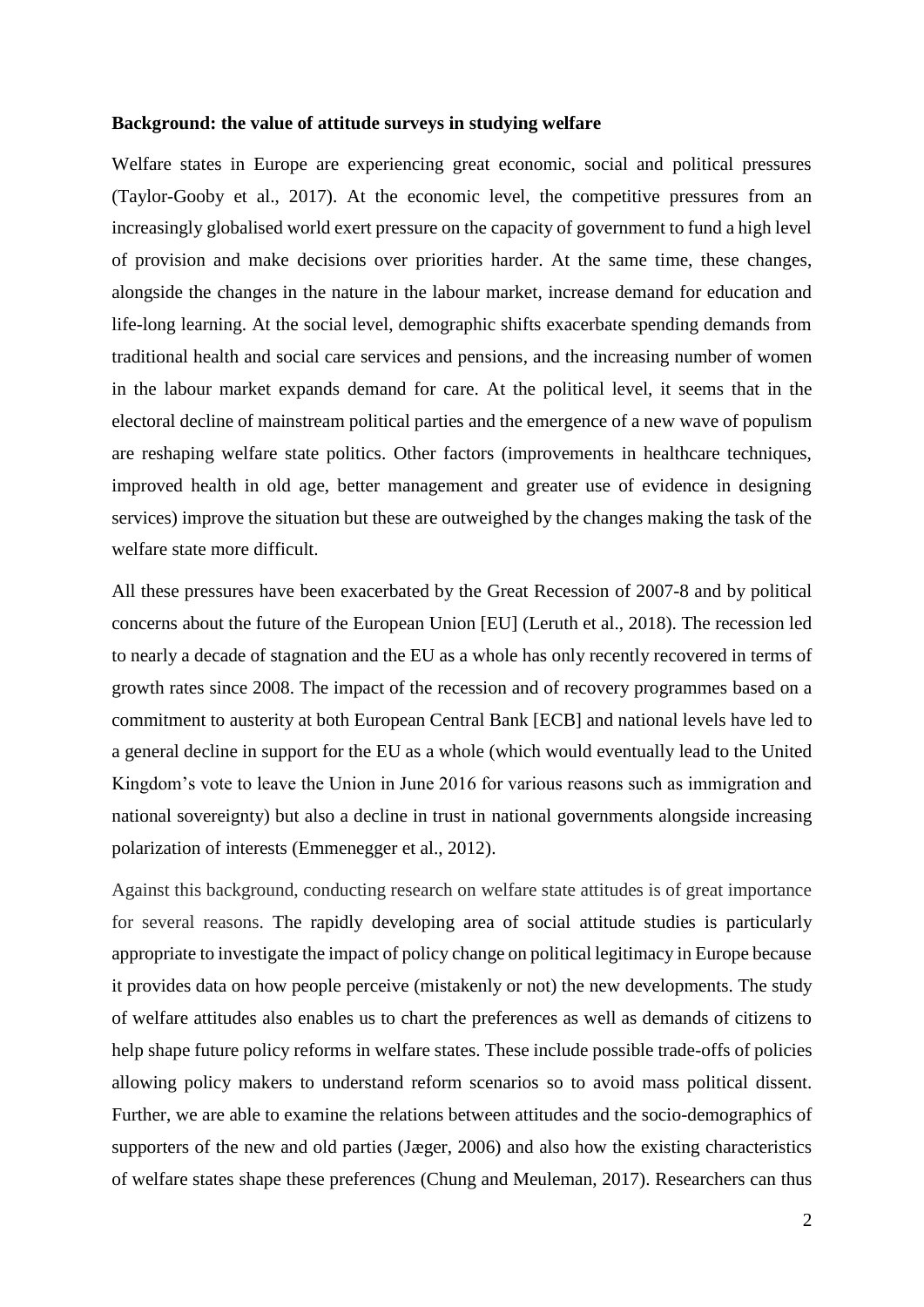examine the political changes through the lens of attitudes (Arts and Gelissen, 2001; Bonoli, 2000); how social traditions and interests relate to the emerging more fragmented politics (Reeskens & van Oorschot, 2012; Roosma et al., 2014; Roosma et al., 2013; van Oorschot & Meuleman, 2012) and how voters' preferences can potentially shape policy reform/directions (Taylor-Gooby et al., 2017).

Recently, there is an increasing number of studies examining welfare state attitudes primarily using large secondary data sets that have developed over the years. However, they are not without limitations. To illustrate, there are issues surrounding the background assumptions informing the various studies, their questionnaire design, typically based on a top down framing of issues. There are limits to studies, which are not well-adapted to tease out the relationships between attitudes in different areas, especially pertaining to how policy reform may affect welfare attitudes. Finally, there are issues with the populations covered. This regional issue aims to contribute to the field by bringing together articles that endeavour to provide new and innovative ways to tackle some of these limitations. These articles present some of the main findings of four of the NORFACE Welfare State Futures programme [\(https://welfarestatefutures.org/\)](https://welfarestatefutures.org/) projects dealing with welfare state attitudes together with the findings from another major project on welfare attitudes in the United Kingdom (UK) and the Netherlands. The Welfare State Futures programme aimes to encourage innovative thinking, to stimulate novel research questions and to develop future research, by bringing disciplines together in collective and comparative projects on how welfare states should and will develop in the future.

Section 2 of this article summarizes developments over the past decades in welfare attitude research and points to some of the shortcomings of existing work. Section 3 then provides some possible ways we can overcome these limitations drawing on some of the main contributions of this regional issue by introducing the five articles. This article concludes with some thoughts and suggestions for future research on welfare attitudes.

#### **Developments and shortcomings in attitude research**

Attitude studies have come of age as a major component in social science. Welfare attitude studies can be dated back to the late 1970s, early 1980s (e.g., Coughlin, 1979, Taylor-Gooby, 1982) many of which focused on the political legitimacy of welfare state provisions. Since then, there has been an explosion in the use of attitude material, with over 500 articles and 20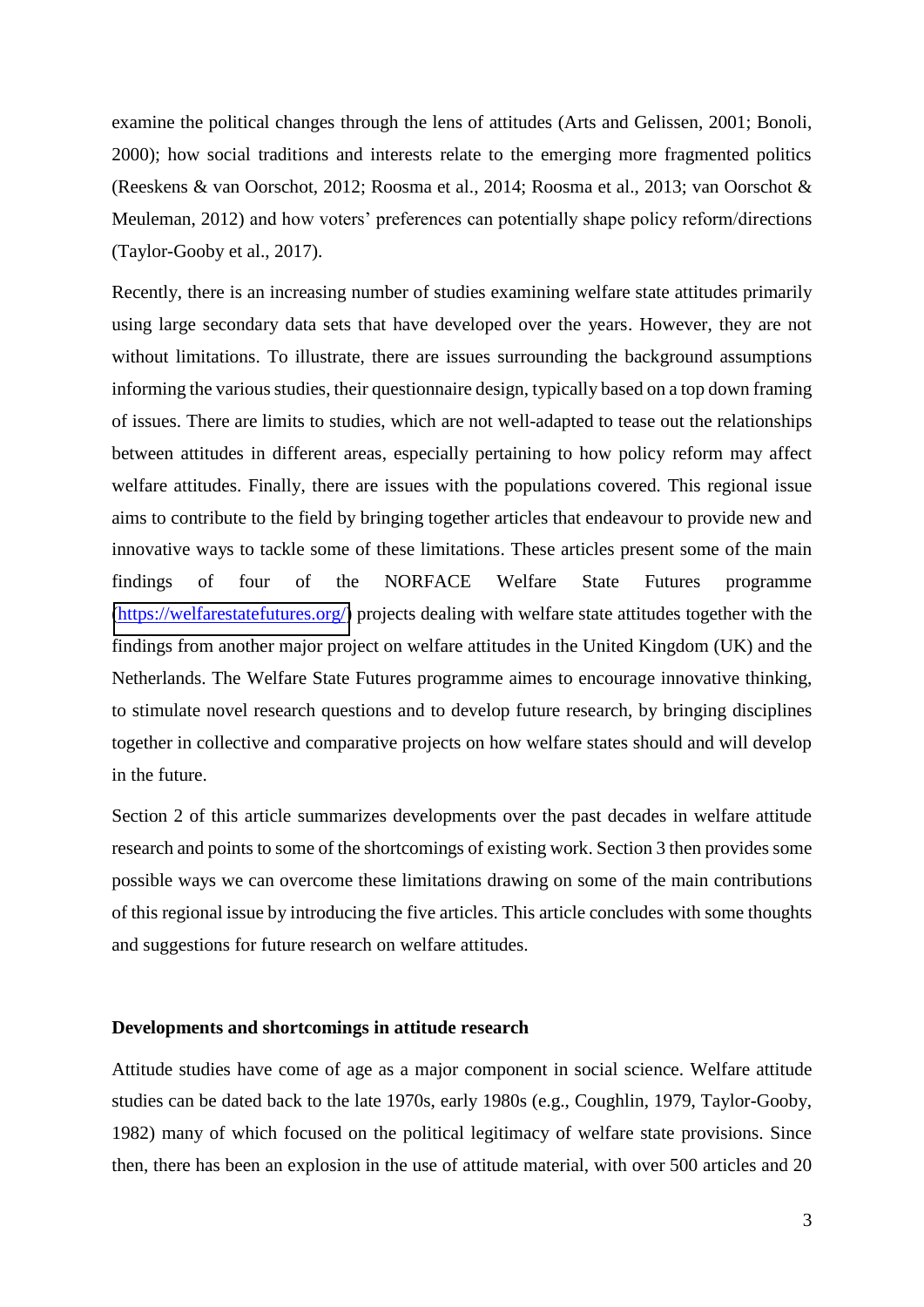books on welfare attitude studies by 2012 (see Sundberg and Taylor-Gooby, 2013), for several reasons. There has been a development in secondary data that captures welfare state attitudes, such as the European Social Survey [ESS], International Social Survey Programme [ISSP], the European Values Survey [EVS]) and the EU's Eurobarometer, in addition to many nationallevel surveys. These surveys allow for the comparison of welfare attitudes within and across countries, as well as the examination of change over time and permit investigation into how social, economic and political shifts relate to attitude change (e.g., Ervasti et al., 2012; Svallfors, 2012; van Oorschot et al., 2012). Alongside this, there have been technical developments in quantitative survey design (Jæger, 2013; Reeskens & Van der Meer, 2014), delivery (notably online surveys) and analysis techniques such as the growth of multi-level modelling which enables us to examine how country contexts and their variation influence the welfare attitude of individuals across countries (e.g. Chung and Meulemann 2017; Finseraas, 2009; Roosma, 2016). This allowed the expansion of the range of areas attitude research can cover to include topics such as the impact of particular political or policy interventions and media campaigns. In addition, there has been an increasing theoretical maturity in the conceptualisation of attitudes (e.g. Jæger and Kvist 2003; Kumlin 2007; Mau 2003). The increasing sophistication of qualitative approaches contributes to a richer understanding of the patterns of ideas which underlie attitudes and of how they link together (Burkhardt et al. 2011; Goerres & Tepe, 2012; Ritchie et al., 2003; Taylor-Gooby & Leruth, 2018).

Some of the key research questions raised in these numerous studies were how we can explain the variation in welfare state support or other types of welfare attitudes across different groups of populations (e.g. Blekesaune & Quadagno, 2003; Chung & Meuleman, 2017; Knijn & van Oorschot, 2008; Taylor-Gooby, 2010; van Oorschot & Meuleman, 2012). In conventional welfare state attitude research welfare attitude preferences are understood to depend on selfinterest, ideological beliefs, opportunity structures at both the individual level and the national level and the institutional framework in which they live. Self-interest theory entails that those who are currently, or are most likely to benefit from the public policy in question will be most supportive of it and those who think they will be required to pay for it correspondingly less so (Blekesaune & Quadagno, 2003; Knijn & van Oorschot, 2008). Individuals' ideological positions have also been shown to be important predictors of welfare attitudes (Blekesaune, 2013; Edlund, 2006). This is based on the idea that "attitudes towards the welfare state are rooted in more general value systems regarding the proper relationship between the individual, the state and other institutions" (Blekesaune and Quadagno, 2003, p. 416). Previous studies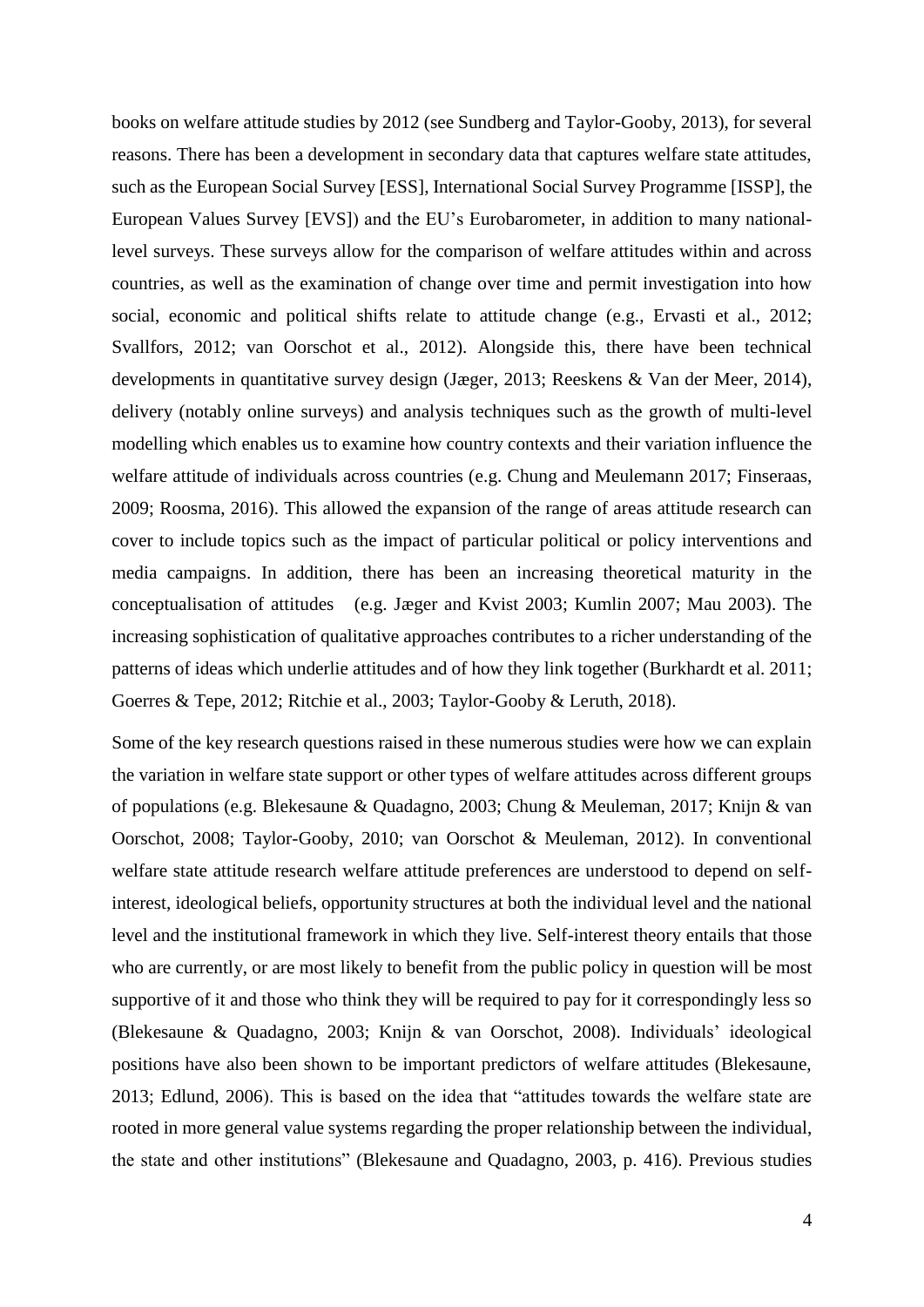have used political partisanship (Goerres & Tepe, 2012), economic individualism (Blekesaune, 2013; Blekesaune & Quadagno, 2003), and gender role attitudes (Chung & Meuleman, 2017) to determine why individuals will support a certain policy area or the welfare state in general. Finally, welfare attitudes are affected by the current policy provision, both level and also structure, as well as other socio-economic conditions of the country (Blekesaune, 2013; Chung & Meuleman, 2017; see also other contributions of this issue). Regarding more the relationship between current policy levels and support both a positive and negative relationship between perceived provision and support has been put forward. A generous welfare policy can lead to both higher and lower welfare state support depending on the policy in question (see van Oorschot and Meuleman, 2012).

In addition, there are a wide range of topics covered in welfare attitude research (Arts & Gelissen, 2001; Calzada & Del Pino 2008; Coughlin 1980; Mewes & Mau 2012; Roosma, 2016; Svallfors 2010, 2012; Taylor-Gooby & Martin, 2010; Taylor-Gooby, 1985; van Oorschot, 2006). The first groups of studies are interested in what individuals believe as what the main goals of the welfare state is but also to examine the support people have towards some of the established goals of the welfare state, for example redistribution (e.g., Finserass, 2009; Jæger, 2013; Svalfors, 1997). Welfare attitude studies can also be distinguished by the range of welfare state policies covered, such as support for unemployment benefits (e.g., van Oorschot & Meuleman 2014), pensions (e.g. Fernandez & Jaime-Castillo, 2013), health care (e.g. Ullrich, 2002), childcare (e.g. Chung & Meuleman 2017; Gorres and Tepe 2012). In many cases studies examine them in combination (e.g., Roosma et al., 2014). The degree and levels of provision (how much should the state provide) especially in relation to how much social spending should be spent on welfare provisions is another area of interest (e.g., Svallfors, 2004). Welfare attitude literature has also examined attitudes towards who should be able to get the benefits. This links with the literature on deservingness (Van Oorschot, 2006; Taylor-Gooby, 1985) regarding the conditions under which people are deemed to have rights to benefits (e.g., needs, contribution, identity). In many cases, especially in light of welfare state retrenchment and austerity cuts, studies compare different groups of welfare recipients to examine the population's welfare priorities – such as the unemployed versus old age population (e.g. Bleaksaune, 2013). Related to this and to the increased political tension on the issues of immigration, a growing number of studies examine welfare chauvinism, that is perceptions of immigrants' rights to receive welfare benefits (Mau & Burkhardt, 2009; Reeskens & van Oorschot, 2012). Finally, a group of welfare attitude studies examine the effectiveness of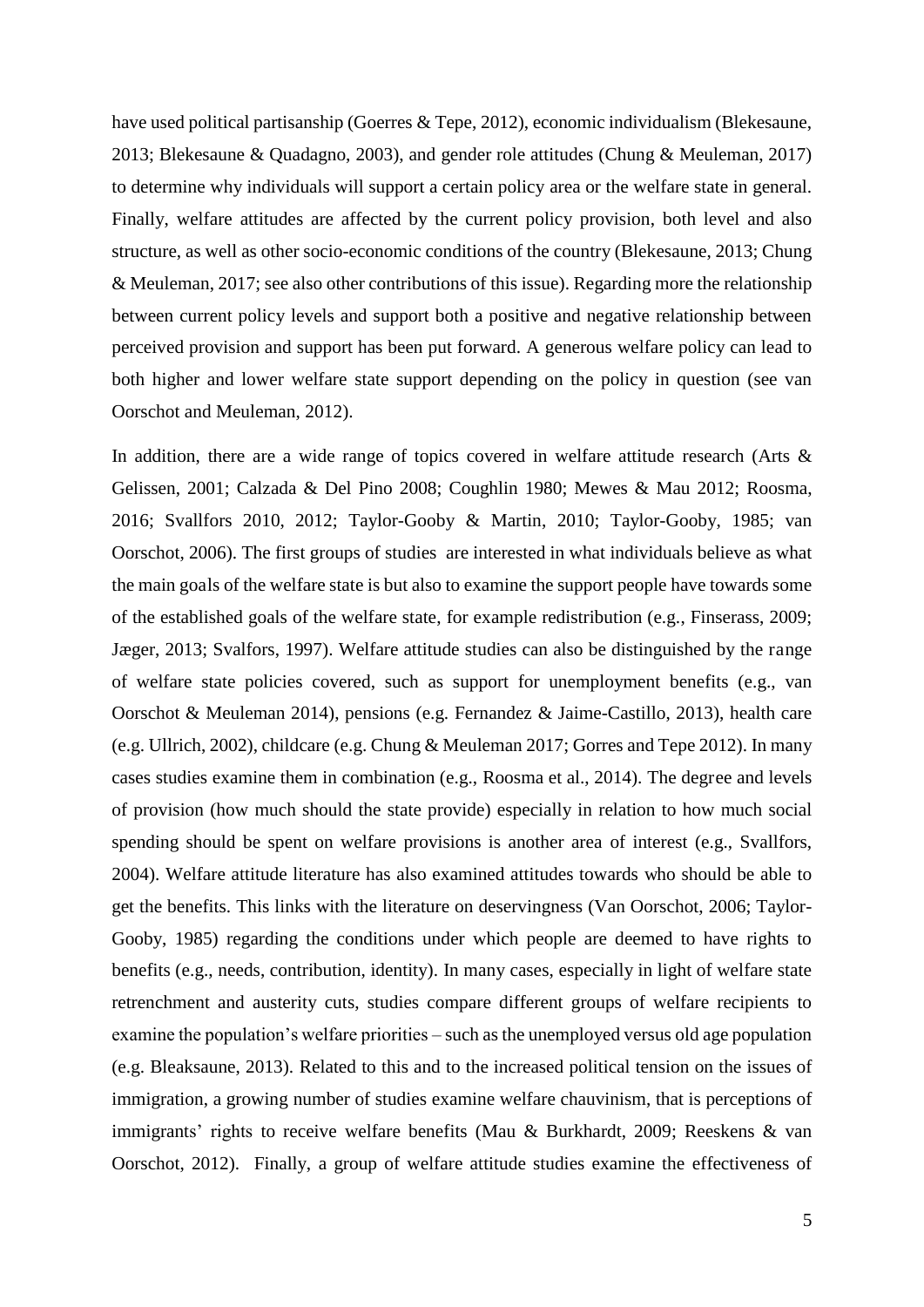policies, which covers, on the one hand, studies that examine how effective policies are in addressing the issues they are meant to tackle (e.g., van Oorschot & Meuleman 2012; Chung & van Oorschot, 2012), and on the other, some of the consequences of the welfare state – in terms of moral consequences ("makes people lazy") and economic performances (van Oorschot et al., 2012; Roosma et al., 2014)

However substantial opportunities for further development of attitude research remain, some of which are taken up in this regional issue. Such development is perhaps best addressed by taking some of the issues identified as shortcomings of the approach in the literature and considering how these have and are being addressed.

#### **Conceptual issues and assumptive worlds**

The chief conceptual issues relevant to attitude research reflect basic divisions in the assumptive worlds of social scientists. One approach, influenced by the success of the highly individual conceptual framework of neo-classical economics, understands attitudes as essentially properties of individuals (Hargreaves-Heap et al., 1992). This account is sometimes referred to as the 'file-drawer model' (Wilson and Hodges, 1992). Attitudes are contents of consciousness which tend to be stable over time and to which people have immediate access, as in opening a file drawer to look up an attitude on a topic. They then report this to the researcher and the findings can simply be aggregated across population groups. This contrasts with accounts which see attitudes as social, not contained within an individual filing system but as influenced by socialisation, group membership, traditions or social values. Sociological approaches typically emphasize the importance of society or of the socio-demographic group, while social psychology and psychology focus more on small group influences.

In practice most social theory acknowledges that social concepts have an individual and social aspect, since society is in one sense produced and reproduced through individual actions, though, from another perspective, those actions can be categorised in terms of and related to social contexts. They are both individual and social actions, as summed up in Giddens' account of structuration (1986). Accordingly most researchers would accept both individual and social approaches to attitudes but would stress one or the other in their own work and this is reflected in methodology. The individual perspective leads to social surveys based on individual interviews, using a highly-structured quantitative method with a random population sample, or more open-ended interviews ranging to qualitative and in-depth interviews. A more social approach would favour group methods, including the small group studies of social psychology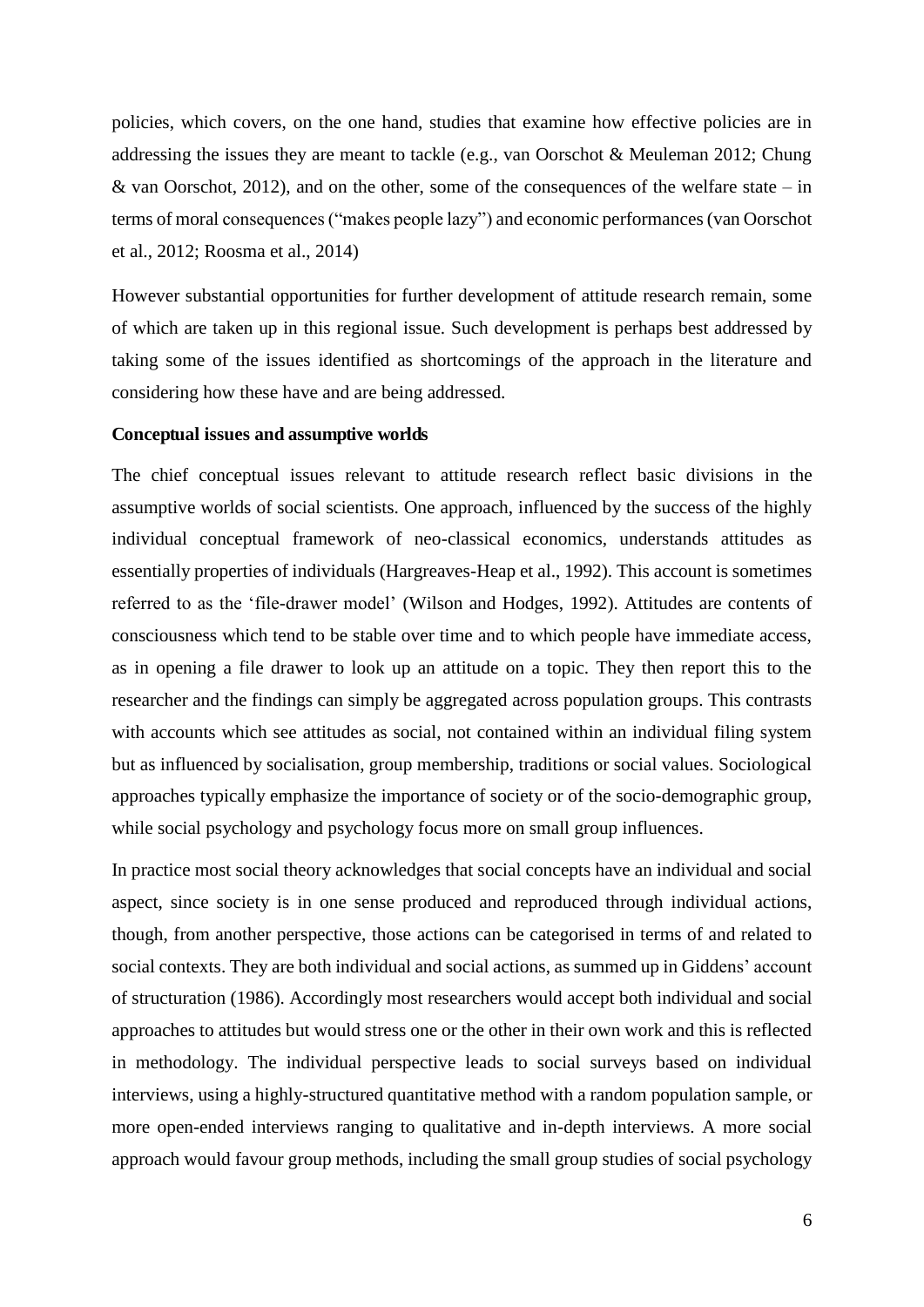(Tajfel, 1981) the widely used focus group method in which perhaps eight to twelve people debate a topic following a schedule with the discussion regulated by a moderator (Finch & Lewis, 2003), and more extended group discussion such as democratic forums (see Taylor-Gooby et al., 2018 in this collection) in which groups discuss an issue with the minimum of researcher direction over several days (Carpini et al., 200; Fishkin, 2011). In all these cases group members can be chosen to represent a particular social group, to contrast two or more specified groups or to include groups across the population.

#### **Social worlds, frameworks and preconceptions**

A number of studies point to the limited knowledge that many people have of the topics on which they answer questions in a survey (see Coughlin, 1980). For example, many people's knowledge of key features of the topics covered in the British Social Attitudes survey on which they answer attitude questions promptly is strikingly weak. Over half the sample believe that spending on unemployment benefits is more than one and a half times that on pensions whereas in fact it is about one tenth, a conception relevant to their views on public spending priorities (Taylor-Gooby et al., 2003). A similar proportion overestimate the size of the private sector in medical treatment and education by more than 100 per cent. Whether or not popular ideas correspond to those of experts or policy-makers, or to the real world, they relate to widely-held attitudes which may influence behaviour and political preferences, and are valuable in understanding them, especially where misunderstandings are on such a scale.

More broadly, respondents may use different conceptual frameworks to situate and inform attitudes, and be aware that they are doing so. However the frameworks may not be evident to researchers and may be over-looked. One important reason for this is that different people may use similar language but in fact refer to different things. For example, many attitude surveys find that German and UK samples share similar attitudes to inequality and redistribution. For example, the proportion agreeing that government has a responsibility to reduce income differences between rich and poor is 67 per cent in both West Germany and the UK (ISSP, 2006; GESIS, 2017). This puzzles some researchers given the very different welfare state traditions in the two countries. A cross-national focus-group study (Burckhardt et al., 2011; Taylor-Gooby  $& Martin, 2010$ ) shows that people in different countries interpret the idea of equality differently: in Germany discussion tends to be framed in terms of equality of outcome, but in the UK the dominant concept is equality of opportunity. Participants use similar language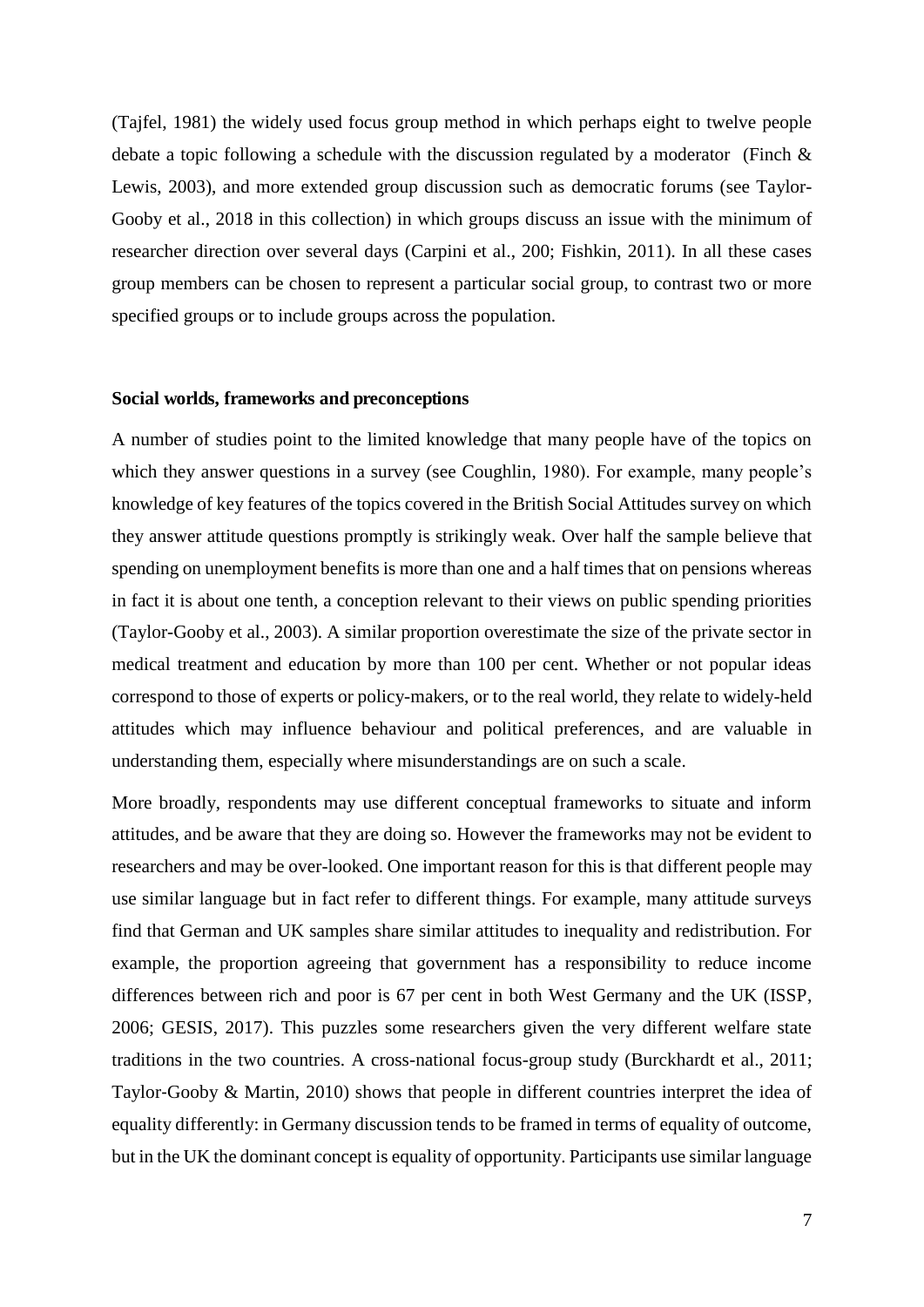to refer to attitudes towards different objects and give similar responses to pre-coded questions but none the less value different conceptions of equality.

These points suggest that it is important to conduct open-ended, qualitative work to contribute to questionnaire design, and to compare results between qualitative and quantitative studies (for example Goerres and Prinzen, 2012a, 2012b; Taylor-Gooby and Leruth, 2018; Ullrich, 2002). The increased availability of material gathered by both methodologies for secondary analysis facilitates this. It is also important to consider the complexity of the relationship between the various themes in people's ideas. Goffman (1974, p. 21) used the notion of framing in his seminal work Frame Analysis to refer to 'schema of interpretation' that allow social actors to 'locate, perceive identify and label' aspects of their social experience. Framing simplifies and organises experience, generating meanings and helping to guide actions. The concept is applied widely in research in mass communications, psychology, politics, economics and journalism and forms the conceptual basis for the some welfare attitude research (for example, the ESRC Risk programme: Taylor-Gooby and Zinn, 2006). In attitude research it is often used pragmatically to refer to the ways in which issues are presented in social communications and linked together and understood by different groups of citizens.

For example, studies of increasing sophistication examine the relation between media portrayal of benefit claimers, ideas about responsibility and desert and attitudes to welfare benefits (Mau, 2003). The media reporting provides a framework that links together moral ideas, evaluations and attitudes. Slothuus (2007) demonstrates that positive or negative presentation of claimers in fictitious newspaper stories exerts a strong influence on people's assessment of them. In a five-year study of media treatment of different social groups in Denmark, Sweden, the UK and the United States, Larsen (2013) shows that the relationship between the middle and bottom of society is shown differently in the more liberal countries, and is not supportive of social cohesion. A recent study that links claimants' feelings of stigma to the treatment of claimers in the newspapers they read shows a strong link between receipt of stigmatic messages and feelings of stigma (Baumberg et al., 2012). These studies show a link between media treatment with often crude presentations of claimers as deserving or undeserving of support and people's attitudes to this group. In this issue we move beyond the influence of top-down media portrayal to examine how people frame welfare issues for themselves and in particular the interplay of moral and self-interested ideas in their accounts.

The first contribution by Koostra and Roosma (2018) explores the use of moral as opposed to economic arguments in discussion of welfare conditionality, and in particular whether putting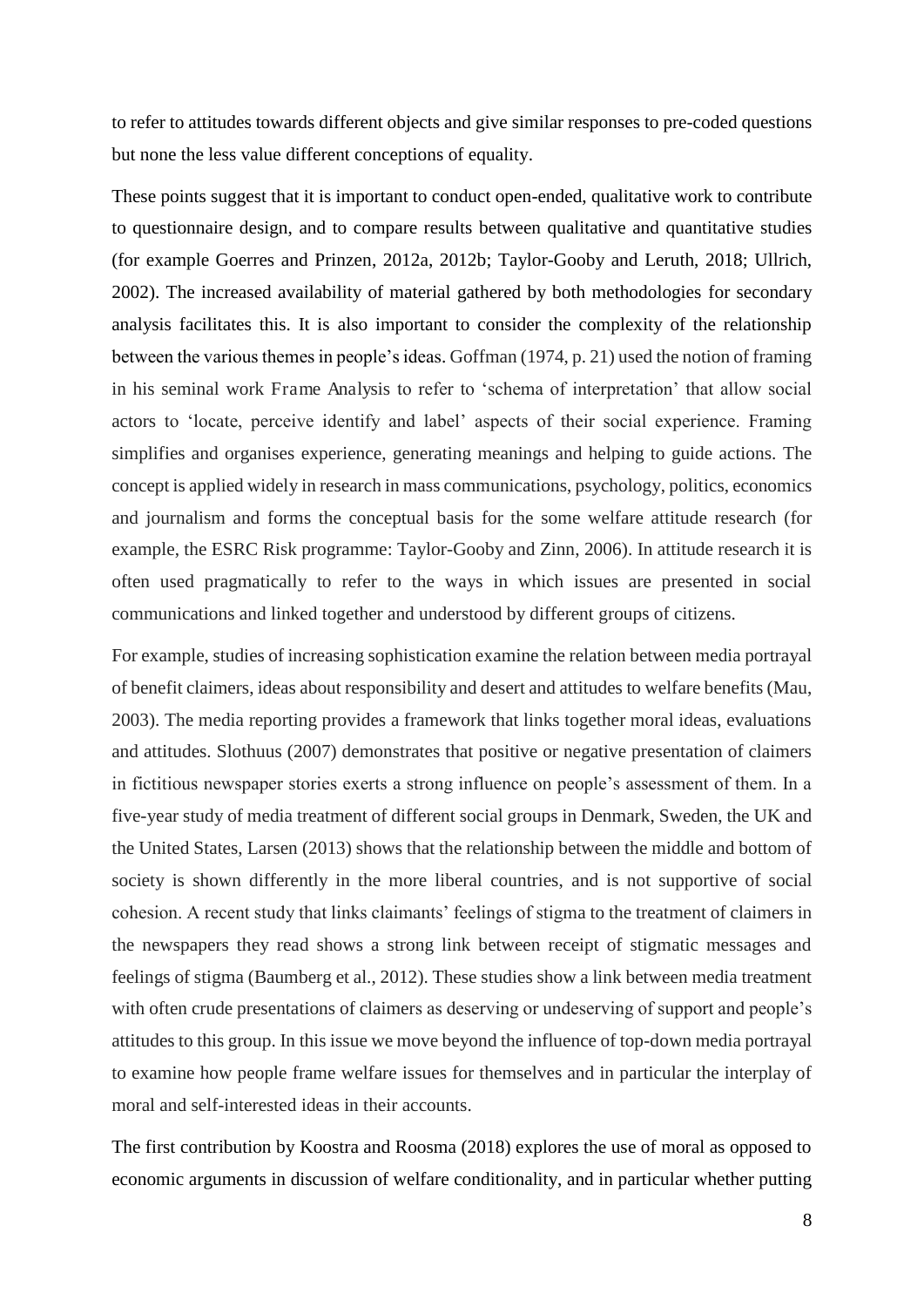the issue positively or negatively makes a difference. The research, a persuasion experiment, shows that arguments against welfare benefit sanctions are generally more effective in reducing support for the policy than arguments for sanctions are in increasing it. Furthermore, moral arguments, focusing on the welfare of claimants, have the edge over economic arguments which are concerned with the impact on welfare spending. This result was applicable for both the Netherlands and the UK although the extent of change is greater in the Netherlands. This indicates that normative concerns can have an important influence in debates about welfare and shows that a moral frame of reference can have a strong effect compared with an economic one.

Cappelen et al. (2018) pursue framings in relation to policies to cut welfare spending. Austerity programmes are in place across many European countries and retrenchment policies are not uncommon. Against this background, the article provides a unique insight into how people would trade off restrictions to eligibility criteria (which would mean that fewer people are entitled) against cuts in benefit levels (which would protect the number receiving welfare but reduce what they get) against benefit durations (which would protect the number of people and the benefit levels but will shorten how long they can receive benefits). This study is useful in that, rather than asking people about their preferences towards retrenchment vs maintenance or expansion of the welfare state, it provides three options within the retrenchment scenario. Furthermore, the question is posed in a way that presents respondents with a framing in which welfare cuts are inevitable. The results of the study show that in accordance with self-interest, labour-market insiders typically support tighter eligibility criteria (since they themselves are more likely to still be included among those entitled) while outsiders typically favour cuts in benefit levels so that they themselves remain at least entitled to something. The really striking difference lies in political ideology: those on the right prefer tighter eligibility, those on the left to preserve the range of groups entitled. Both self-interest and ideology (which reflects moral ideas) interact in attitudes to the way retrenchment should be pursued, and the framing of the issues in this article allows researchers to address the interaction between them.

Burlacu et al. (2018) consider how granting new rights in health care influences attitudes in a natural experiment. Recent reforms gave citizens' new rights to a maximum waiting time for health services in Germany and Sweden. The research uses the new framing of this aspect of access to the service as a right to investigate how people's perceptions of the recognition of such rights by the state influences their satisfaction with provision. Attitude surveys conducted both before and after the changes show that respondents in both countries were more satisfied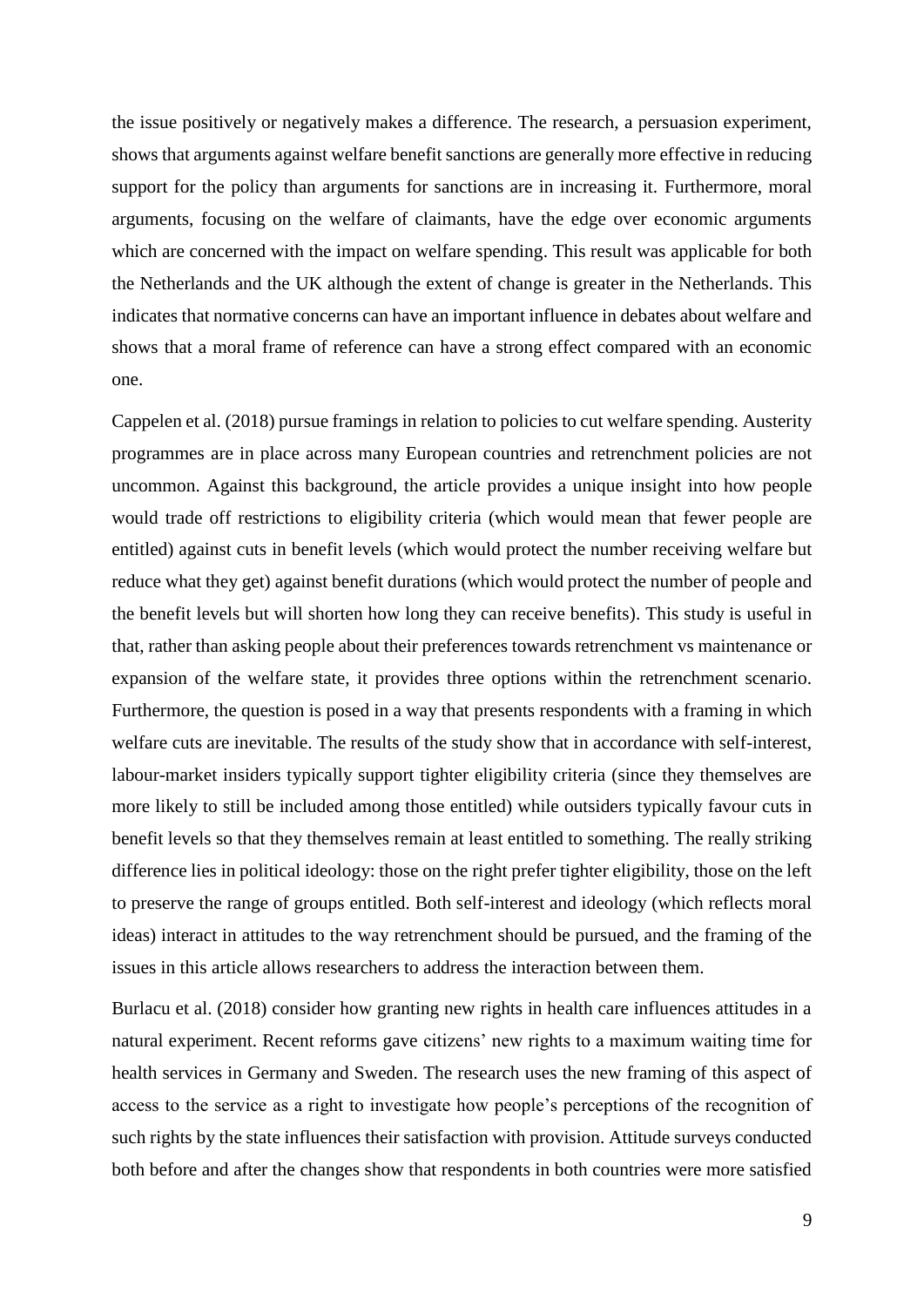with the health system in general after the introduction of the waiting time guarantees as a right, even though they did not express greater satisfaction with specifics, such as waiting times. The implication is that people tend to operate in a framing that values the substantive worth of rights independent of their personal experience and utilization of services. This suggests that respondents tap into a normative political framework as well as a self-interest utilization one.

Finally, Taylor-Gooby et al. (2018) use an innovative qualitative approach, Democratic Forums, to examine how people think about welfare state issues, in particular the range and quality of benefits and services that should be provided by national governments in the future. This paper offers an in-depth analysis of a democratic forum conducted in the United Kingdom, where participants were asked to reflect on the range of benefits and services that the government should offer in 2040. In such forums, a substantial group (in this case 34 participants) discuss a topic over an extended period (in this case, two days) with only lighttouch moderation. The research gives an indication not only of the priorities that people share but also of how they justify them and link ideas together. The strongest themes in attitudes are the perceived unsustainability of the most highly valued mass services (healthcare and pensions), the inefficiency and wastefulness of the state in managing welfare and the burden on welfare spending from abusers of the system, such as unemployed claimers and work-shy immigrants who also contribute to the aforementioned problems. The moralised account of work-shy versus hard-working provides the explanation for the excessive burden on the welfare state and the wastefulness of government explains why it will not be possible to meet the burden in the future. Most people see the way forward not through reform or redistribution or higher spending but through benefit cuts and workfare, as well as social investment in education, (re)training opportunities and childcare to improve the quality and availability of the workforce. Some participants argued against these positions, but the framing that linked benefit abuse and inefficiency with unsustainability and a new approach to valorize and make possible work tended to dominate discussion. Ideas about the value of immigrants to an ageing society, the possibility of reforming mass services and their finance to make them more sustainable and the importance of benefits to mitigate poverty were not linked together in an equivalent coherent framing of the value of welfare and did not figure largely in the conclusions to the discussion.

The various contributions in this regional issue use different methodologies and focus on different aspects of welfare state attitudes. They take into consideration some of the most recent welfare developments across Europe, and they have in common an interest in moral ideas as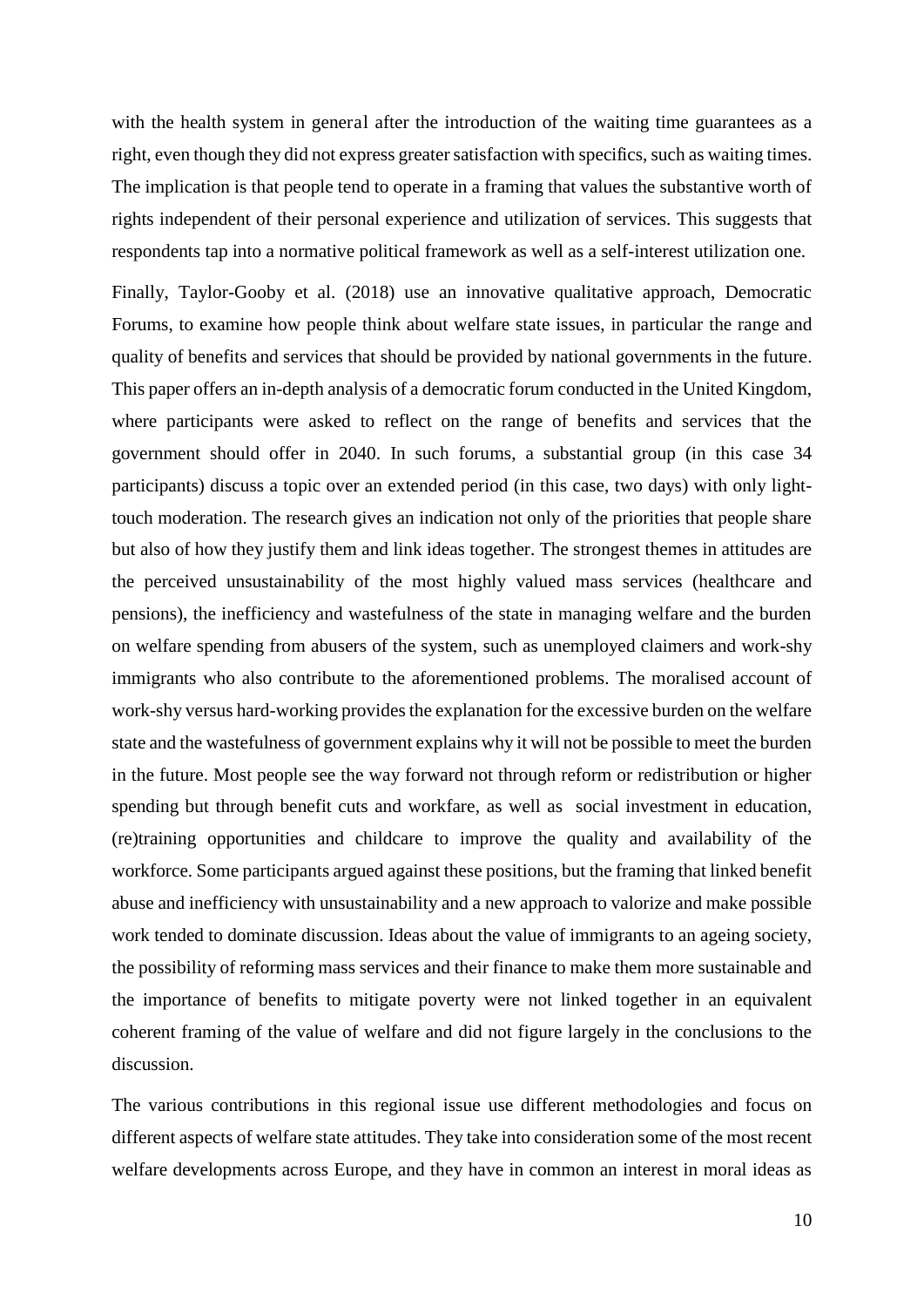well as self-interest as factors explaining attitudes, and in a framing approach to the way people organize their thoughts and justify their conclusions. Koostra and Roosma (2018) show that normative ideas can be more persuasive than self-interest in one context. Cappelen et al. (2018) indicate that the framing provided by political ideology is important. Barclau et al. point to the role of rights. Taylor-Gooby et al. (2018) suggest rejection of welfare state abuse play a central role.

#### **Can welfare attitudes change and how?**

Most welfare attitude research has been focused on measuring the current level of support for the welfare state and its role in the provision of various benefits and service, and broader preferences towards redistribution and inequalities within societies. As the previous section has shown, there has been an abundance of research that shows which social groups are more prone to hold certain beliefs and why, in terms of their interests and/or their ideological beliefs. Recent research has also tried to show how different social/institutional contexts can shape an individual's welfare state attitudes and preferences. One of the underlying beliefs in the research is that if such factors drive welfare attitudes, changes in them can also lead to changes in people's welfare attitudes. For example, Chung & Meuleman (2017) examine the relationship between the coverage and quality of the existing public childcare provision and support for it to argue that better coverage and quality can lead to more support. However, the major limitation to this and other research that draws such conclusions is that the direction of the relationships is still unclear. We cannot tell whether better childcare generates stronger support or whether stronger support produces better childcare. Without longitudinal data on national policy changes and individual attitudes in a cross-national comparative manner, we cannot fully account for the causality nor can we fully understand the policy process. Furthermore, the number of cases available at the country level in the survey data that is used for secondary analysis is often limited even in the more recent large scale cross-national comparative studies. This makes it difficult to tease out the effect of policies, while at the same time controlling for a wide range of other contextual socio-economic factors that may influence attitude change such as exogenous economic shocks. Very few articles in the field have been able to tackle this issue properly due to the lack of data. More recently, a wide range of techniques have been developed to overcome this issue – and most importantly welfare state scholars have been applying experiments, once used in psychology literature, to try to overcome some of these limitations.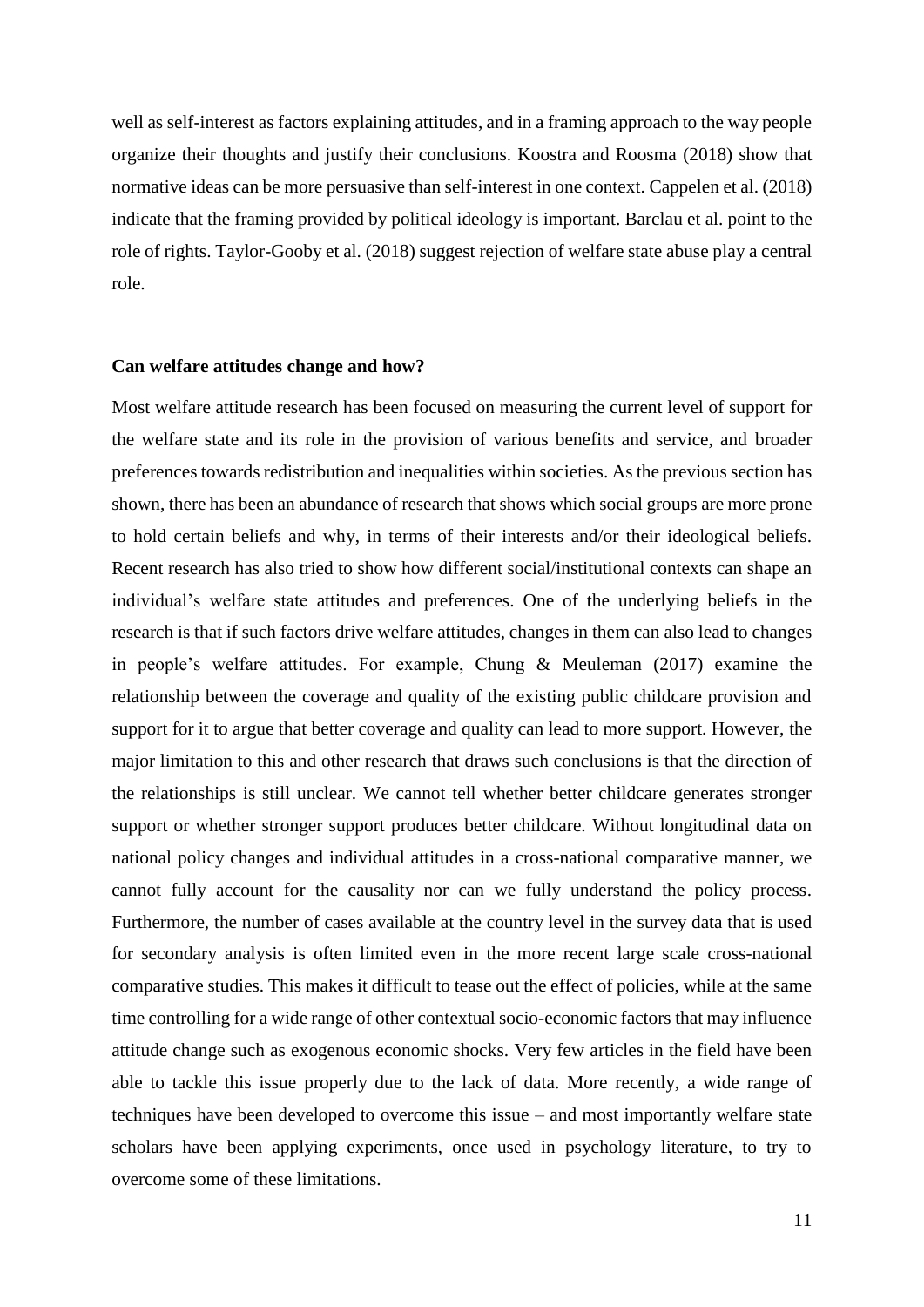The contribution from Burlacu et al. (2018) aims to overcome this problem with a unique natural field experiment examining changes in health care provision in two different countries to see how attitudes have changed as a result. The innovative approach they apply in their article was possible due to the timing of the data collection of the two data sets used for their survey – some before and some after the implementation of a major policy reform. They compare the attitudes towards healthcare expressed in surveys before and after the reform. They also apply a matching technique to overcome problems due to any discrepancies between the two groups. They show a significant difference between the two groups. This provides better evidence of the impact of policy reforms on welfare attitudes of the population. Further, their article shows that such reforms and the coverage of the reforms may not necessarily influence people's attitude towards the precise element of policy, but may affect the general perception of the policy. The authors note this as a recognition effect, where "citizens respond to governmental recognition of their rights as a good per se, independent of their personal experience with the particular public service at hand" (Burlacu et al., 2018:XX).

The contribution from Koostra and Roosma (2018) also tackles the issue of causality but with a different angle using a survey experiment. They focus on whether attitudes change depending on the information respondents are given in a persuasion experiment. Previous studies have noted how the information people obtain through the media have an influence in shaping people's attitudes towards the welfare state especially in relation to attitudes to benefit claimants (Baumberg et al., 2012; Larsen and Dejgaard, 2013). However, these studies focus on how existing media and their representation of benefit recipients correlate to the degree of stigmatization of this population. Yet most studies were not able to provide direct evidence to show that it was in fact media representation that shaped people's attitudes. In addition, based on existing studies we do not know whether changes in the nature of the information may change people's perception, and if so, what kind of information may be more effective in changing individual perceptions. These points are addressed by Koostra and Roosma (2018) through a survey experiment in which respondents are asked about their attitudes towards welfare conditionality and given counterarguments to see whether this can change people's attitudes. Moral and economic arguments were provided to the respondents at random. Thus they can show how the direction and nature of the persuasion can change people's perceptions, when other influential factors are controlled. Further, they examine the persistence of this change using a longitudinal approach. Their findings show that support for welfare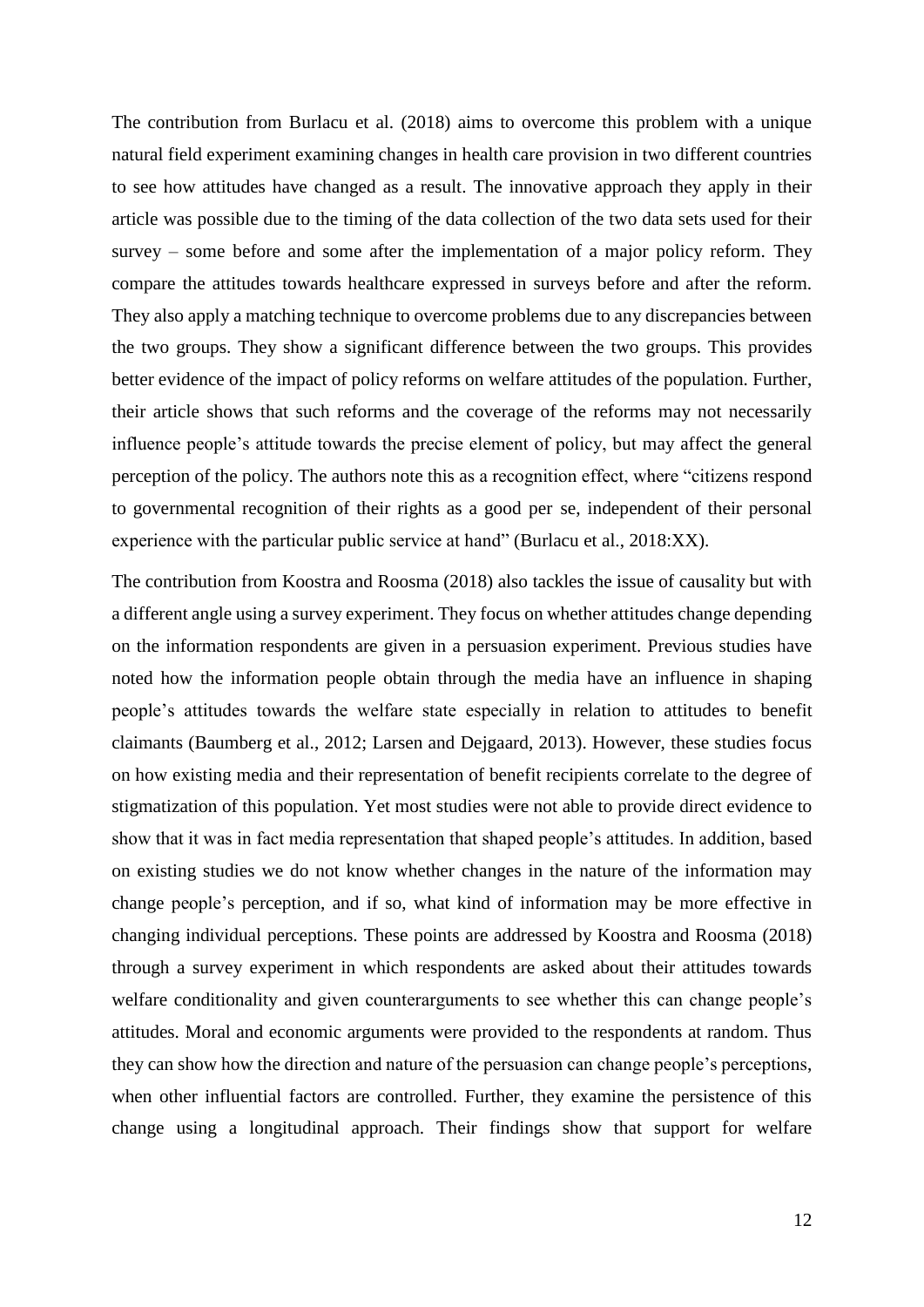conditionality is high, but when arguments against sanctions are provided it can reduce support for such policies.

#### **The issues of sampling and of survey experiments**

Many of the existing studies on welfare attitudes have largely focused on the general population. The result is that there is little consideration of the variance within different subgroups of the population. The welfare attitudes of the population towards immigrants but also of migrant groups themselves are especially of interest, due to the political discourse across Europe about immigration, the rise of welfare chauvinism, and due to the growth in size of immigrant populations (Taylor-Gooby et al., 2017). Although previous studies have examined the welfare attitudes of migrant groups (e.g., Reeskens and van Oorschot, 2015) few have distinguished the different sub-groups of migrants. Lubbers et al. (2018) were able to overcome this problem through a new and original dataset that distinguishes, in all, eleven ethnic groups of migrants across three different countries. This level of detail makes it possible to examine with much more sophistication how far variations in ethnicity and culture and the economic affluence of the host countries and country of origin have an influence over welfare state attitude formation as opposed to the self-interest and political/social ideologies of the migrant groups. What they find, unlike previous studies, is that self-interest and ideologies alone cannot completely explain away the differences between migrants and natives in their welfare attitudes. Furthermore, the differences in these welfare attitudes largely depend on the different countries the migrants have originated from –showing how the welfare and other country contexts of the host and origin countries have an influence over the attitudes migrants hold. This helps researchers to develop a much more advanced and nuanced account of how immigrant attitudes change as they spend time in European societies and to consider the likely future political and social impact of immigration from different regions.

Also in relation to sampling, and again related to methodological challenges, many of the experimental studies on welfare attitudes have been limited in their generalisability. This is due to the specific nature of experiments, which in most cases are undertaken using a small sample of people – many of which are students. The two experiments included in this regional issue are unique in that both were able to carry out an experimental study using a nationally representative sample. In the case of Burlacu et al. (2018), this was due to the natural coincidence of the timing of a large scale data collection and policy reforms. In the case of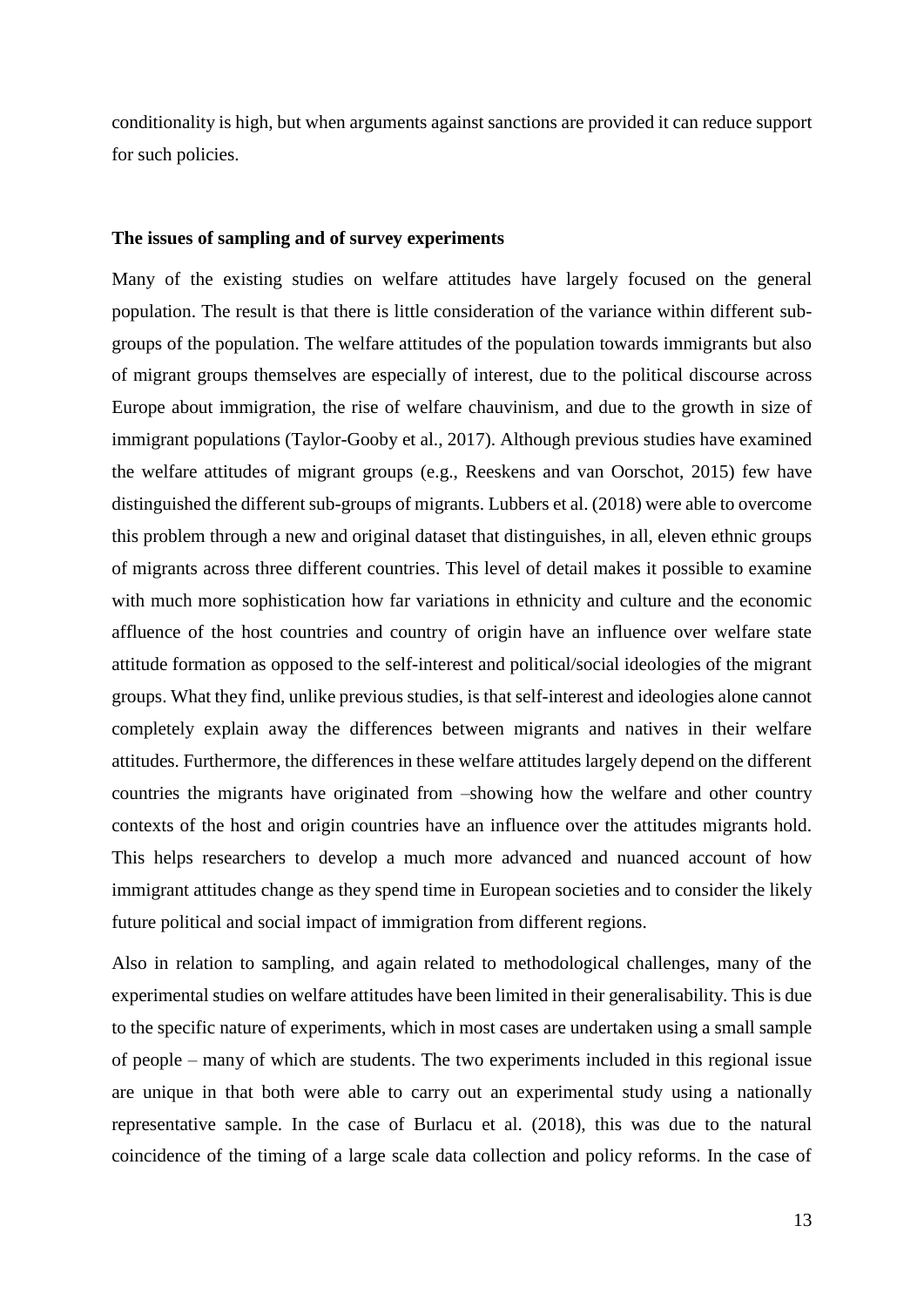Koostra and Roosma (2018), this was possible due to the scale of the project which allowed the experiment to be conducted with a longitudinal survey with a larger sample. This enabled both articles to overcome the limitation of some of the previous experimental studies in being able to provide a more representative picture of the general population and the influence of policy reforms and the exposure to information on such reforms.

#### **Conclusions**

Research on welfare state attitudes is of particular importance at the present time. The European welfare state is under severe pressures and may be at a turning point. Whatever happens, what people think, what they value and what changes they will accept will be crucial in shaping policy. At the same time information on attitudes allows political scientists, sociologists and social policy experts to test theories about the factors driving political and social change and the way in which popular ideas about society are generated. Practitioners may also benefit from such studies in order to get a better understanding of attitude formations and how recent socioeconomic and political developments are being perceived by the majority of the population in various countries.

This article has traced the recent development and current state of play of attitude research in this field, and reviewed some of the shortcomings that have been identified, as well as the strengths and versatility of existing work. There is a basic distinction between approaches to attitudes that see them as stable and individual and those that see them as essentially social and as responding to social change. This distinction reflects the division between positivism and realism in social science. Other distinctions lie between approaches that take survey findings at face value and those that suggest that the preconceptions of researchers shape and frame the way attitudes are addressed and measured, casting emphasis on some issues and downplaying or ignoring others. Equally shortcomings in measurement techniques and in the instruments used, as well as in the samples available for analysis may obscure some issues.

This regional issue brings together five articles that use innovative methods to generate new data leading to policy relevant findings in relation to immigrants' attitudes, evaluations of deservingness among different groups of benefit claimers, the impact of some of the most significant recent institutional changes and how they shape attitudes, and the whole range of welfare state issues that strike ordinary people as important. These articles illustrate ways in which the range of concepts addressed can be expanded, new causal questions can be addressed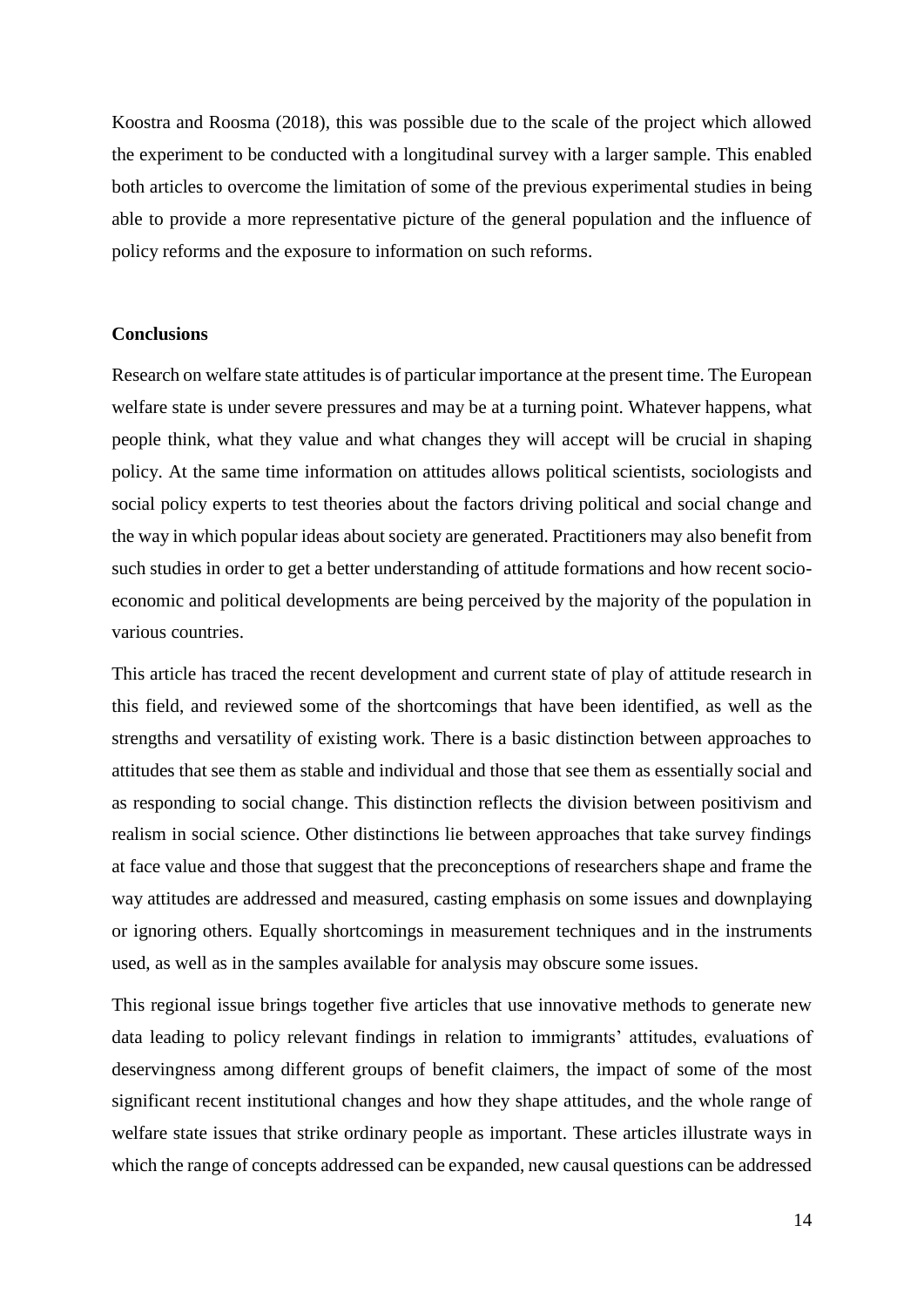and in which the way people conceptualise issues can be explored outside a framing imposed by researchers. Attitude research has expanded rapidly in sophistication, in the range of methods and instruments used and in the topics to which attitude data is applied. It has made considerable progress in recent years and is continuing to do so. More remains to be done. In particular the range of qualitative methods needs to be expanded and the techniques for relating qualitative and quantitative research need to be developed. The use of attitude surveys in survey experiments is still in its infancy and offers rich opportunities for improving our understanding. We also need to relate attitudes more closely to other measures of ideology and discourse in mass media, the political sphere and social communication. We show how the innovations presented in this regional issue can extend the capacity of researchers to generate new important material and demonstrate that attitude studies have a substantial role to play in policy research.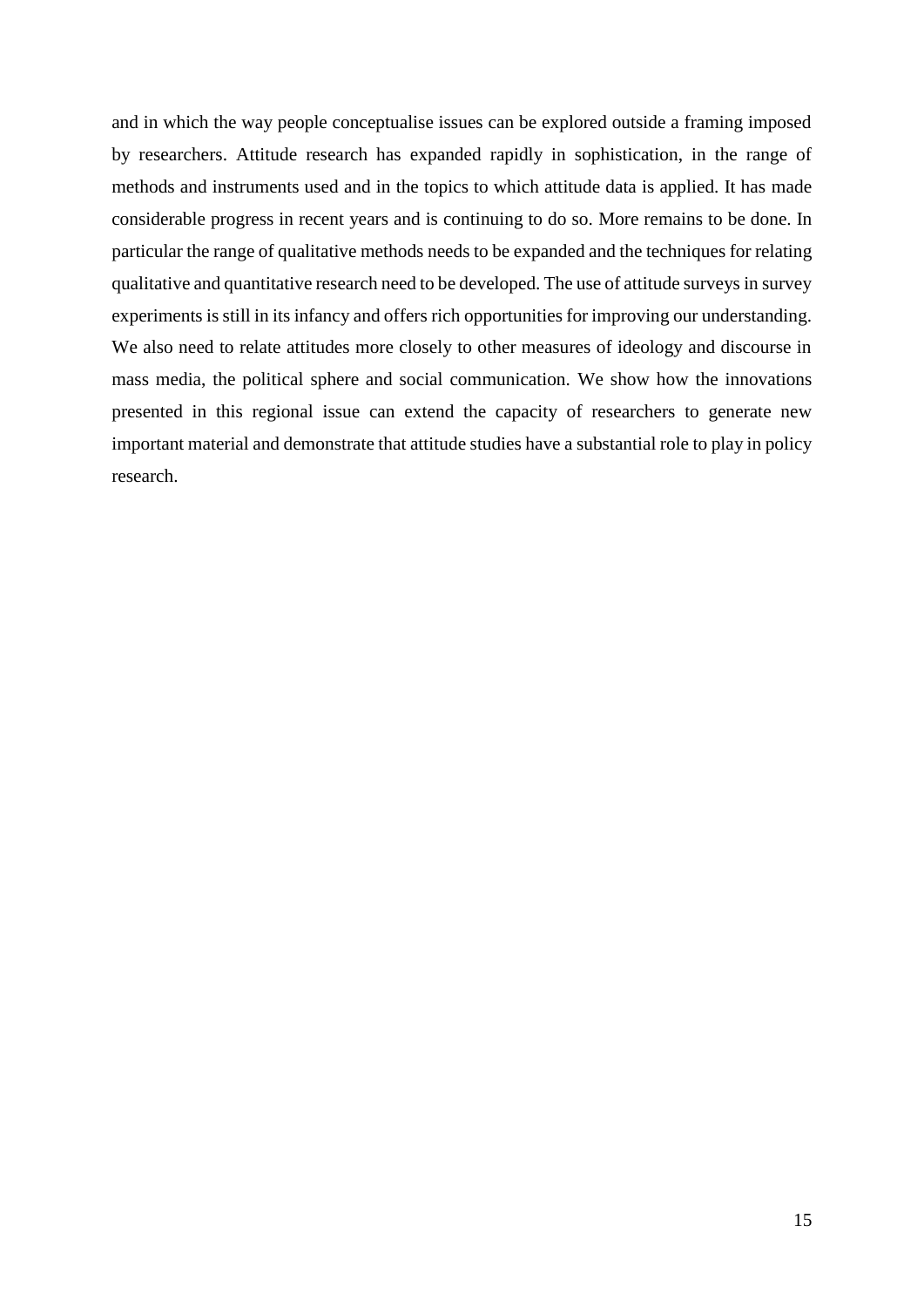#### **References**

- Arts, W., & Gelissen, J. (2001). Welfare states, solidarity and justice principles: Does the type really matter? Acta Sociologica, 44(4), 283-299.
- Baumberg, B., Bell, K. and Gaffney, D. (2012). Benefits Stigma in Britain. Retrieved from [https://wwwturn2us-](https://wwwturn2us-2938.cdn.hybridcloudspan.com/T2UWebsite/media/Documents/Benefits-Stigma-in-Britain.pdf)[2938.cdn.hybridcloudspan.com/T2UWebsite/media/Documents/Benefits-Stigma-in-](https://wwwturn2us-2938.cdn.hybridcloudspan.com/T2UWebsite/media/Documents/Benefits-Stigma-in-Britain.pdf)[Britain.pdf](https://wwwturn2us-2938.cdn.hybridcloudspan.com/T2UWebsite/media/Documents/Benefits-Stigma-in-Britain.pdf)
- Burlacu, D., Immergut, E., Oskarson, M. and Rönnerstrand, B. (2018). The Politics of Credit Claiming: Rights and Recognition in Policy Feedback. Social Policy and Administration, forthcoming.
- Bonoli, G. (2000). Public attitudes to social protection and political economy traditions in Western Europe. European Societies, 2(4), 431-452.
- Burkhardt, C., Martin, R., Mau, S. & Taylor-Gooby, P., (2011). 'Differing Notions of Social Welfare? Britain And Germany Compared'. In: J. Clasen, Ed, Converging Worlds Of Welfare? British and German Social Policy in the 21st Century. Oxford: Oxford University Press, 15-32.
- Calzada, I., & Del Pino, E. (2008). 'Perceived efficacy and citizens' attitudes toward welfare state' reform. International Review of Administrative Sciences, 74(4), 555-574.
- Carpini, M., Cook, F. & Jacobs, L. (2004). 'Public Deliberation, Discursive Participation, and Citizen Engagement: A Review of the Empirical Literature'. Annual Review of Political Science, 2004(7), 315–44.
- Cappelen, A., Cappelen, C., Kuhnle, S. & Tungodden, B. (2018). How to retrench the welfare state: attitudes in the general population. Social Policy and Administration, forthcoming.
- Chung, H. & Meuleman, B. (2017). European parents' attitudes towards public childcare provision: The role of current provisions, interests and ideologies. European Societies, 19(1), 49-68.
- Chung, H. & van Oorschot, W. (2012) 'The impact of the perceived and actual unemployment benefit generosity and unemployment rates on employment security of workers' in Ervasti, H. et al. (eds.) The Future of the Welfare State: Social Policy Attitudes and Social Capital in Europe. Cheltenham: Edward Elgar, 46-67
- Coughlin, R. (1980). Ideology, Public Opinion and Welfare Policy: Attitudes towards Taxes and Spending In Industrial Societies. Berkeley, CA: Berkeley University Press.
- Emmenegger, P., Häusermann, S., Palier, B. & Seeleib-Kaiser, M. (2012). The Age of Dualisation: The Changing Face of Inequality in Europe. Oxford: Oxford University Press.
- Ervasti, H., Goul Andersen, J., Fridberg, T., & Ringdal, K. (2012). The future of the welfare state: Social policy attitudes and social capital in Europe. Cheltenhem: Edward Elgar Publishing.
- Fernandez, J. J., & Jaime-Castillo, A. M. (2013). Positive or negative policy feedbacks? Explaining popular attitudes towards pragmatic pension policy reforms. European Sociological Review, 29(4), 803-815.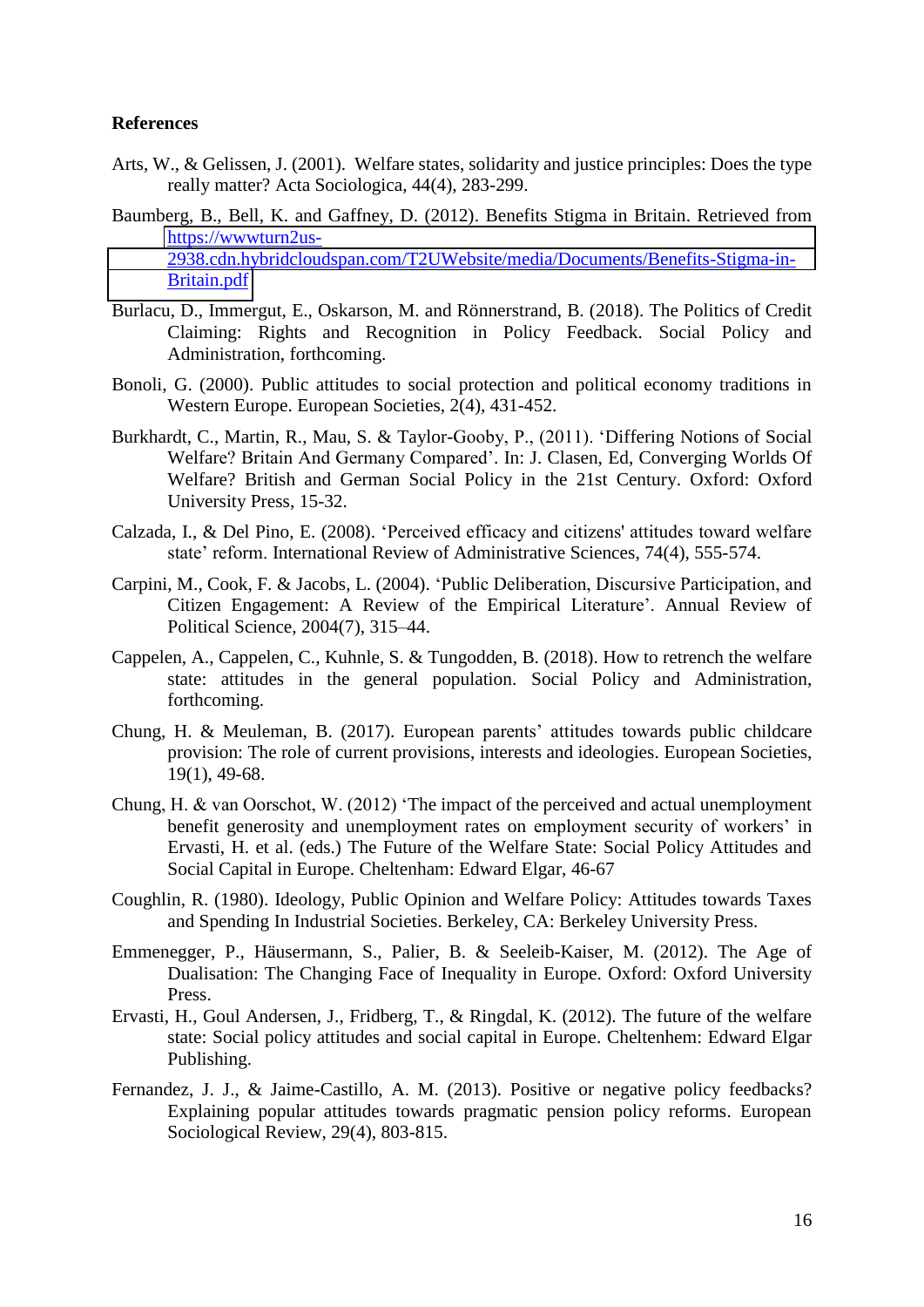- Finch, H. & Lewis, J. (2003). Focus Groups. In: J. Ritchie and J. Lewis, Eds, Qualitative Research Practice: A Guide for Social Science Students and Researchers. Thousand Oaks, CA: SAGE Publications, 170-198.
- Finseraas, H. (2009). Income inequality and demand for redistribution: A multilevel analysis of European public opinion. Scandinavian Political Studies, 32, 94 -119.
- Fishkin, J. S. (2011). Deliberative Democracy and Constitutions. Social Philosophy & Policy, 28(1), 242-260.
- GESIS (2017) ISSP On-line Analysis. Retrieved from [http://zacat.gesis.org/webview/index.jsp?object=http://zacat.gesis.org/obj/fStudy/ZA4](http://zacat.gesis.org/webview/index.jsp?object=http://zacat.gesis.org/obj/fStudy/ZA4700) [700](http://zacat.gesis.org/webview/index.jsp?object=http://zacat.gesis.org/obj/fStudy/ZA4700)
- Giddens, A. (1986) The Constitution of Society: Outline of the Theory of Structuration. Berkeley, CA: University of California Press.
- Goerres, A. & Prinzen, K. (2012a). Can We Improve the Measurement of Attitudes towards the Welfare State? Social Indicators Research, 109(3), 515-534.
- Goerres, A. & Prinzen, K. (2012b) Using mixed methods for the analysis of individuals. Quality & Quantity, 46, 415–450.
- Goerres, A., & Tepe, M. (2012). Doing it for the kids? The determinants of attitudes towards public childcare in unified Germany. Journal of Social Policy, 41(2), 349-372.
- Hargreaves-Heap, S., Hollis, M., Lyons, B., Sugden, R. & Weale, A. (1992). The Theory of Choice. Oxford: Blackwell.
- Jæger, M. M. (2006). What makes people support public responsibility for welfare provision: Self-interest or political ideology? A longitudinal approach. Acta Sociologica, 49(3), 321-338.
- Jæger, M. M. (2013). The effect of macroeconomic and social conditions on the demand for redistribution: A pseudo panel approach. Journal of European Social Policy, 23, 149- 163.
- Jæger, M. M. & Kvist, J. (2003) Pressures on Welfare States in Post-Industrial Societies: Is More or Less Better? Social Policy and Administration, 37(6), 555-572.
- Kumlin, S. (2007). 'Overloaded or Undermined? European welfare states in the face of performance dissatisfaction'. In S. Svallfors, Ed., The political sociology of the welfare state: Institutions, cleavages and orientations. Stanford, CA: Stanford University Press, 80-116.
- Larsen, C. A. (2013). The Rise and Fall of Social Cohesion. Oxford: Oxford University Press.
- Larsen, C. A. & Dejgaard, T. E. (2013). The institutional logic of images of the poor and welfare recipients: A comparative study of British, Swedish and Danish newspapers. Journal of European Social Policy, 23(3), 287-299.
- Leruth, B., Startin, N. & Usherwood, S. (2018). The Routledge Handbook of Euroscepticism. London: Routledge.
- Mau, S. (2003). The Moral Economy of Welfare States. London: Routledge.
- Mau, S., & Burkhardt, C. (2009). Migration and welfare state solidarity in Western Europe. Journal of European Social Policy, 19(3), 213-229.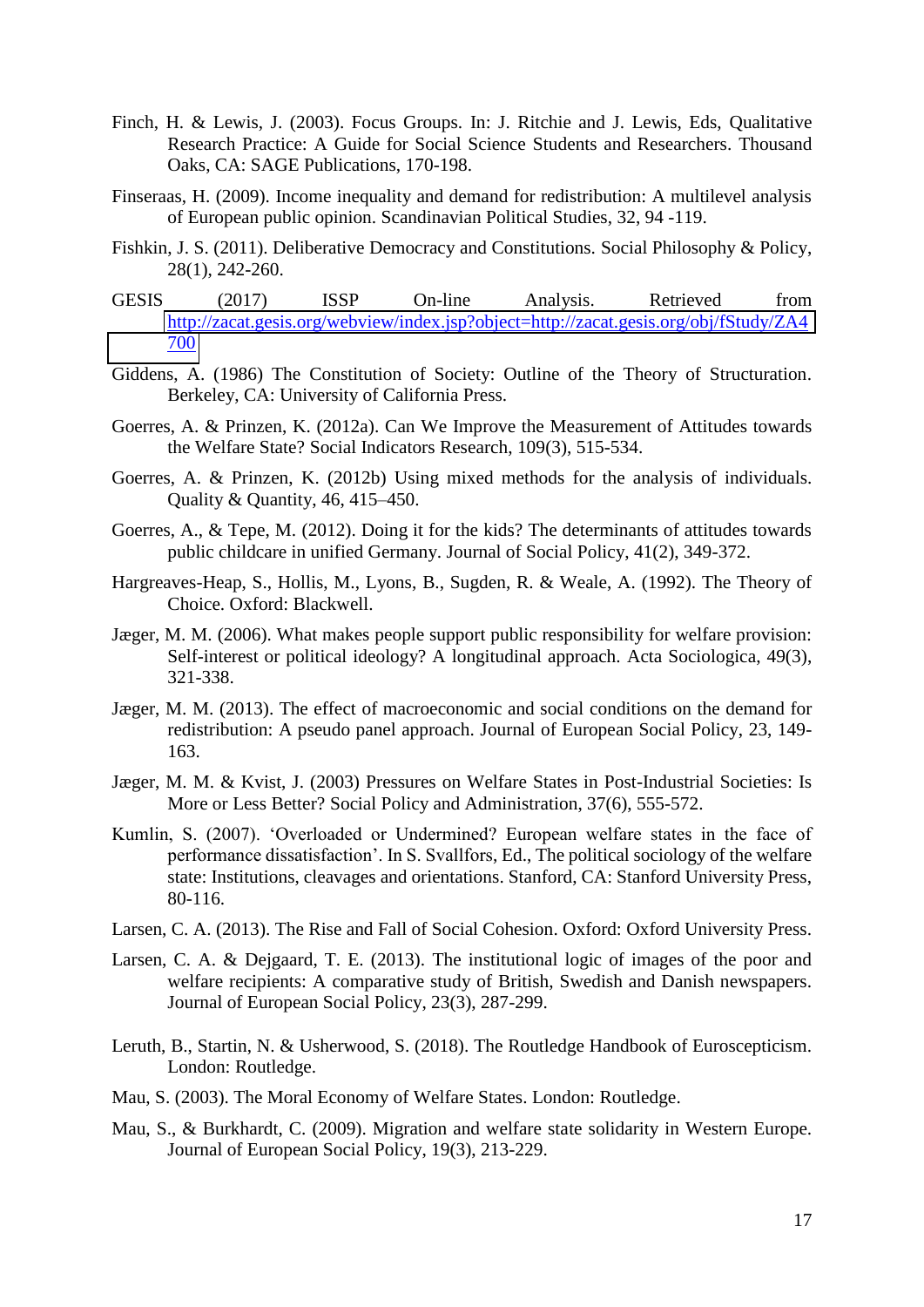- Mewes, J. & Mau, S. (2012). 'Unravelling working-class welfare chauvinism'. In: S. Svallfors, Ed., Contested welfare states: welfare attitudes in Europe and beyond. Stanford, CA: Stanford University Press, 119-157.
- Reeskens, T., & Van der Meer, T. (2014). Conditions for social solidarity with immigrants. A survey experiment into deservingness criteria. Article presented at the 72e Annual Conference of the Midwest Political Science Association, Chicago.
- Reeskens, T. & van Oorschot, W. (2012) Disentangling the 'New Liberal Dilemma': On the relation between general welfare redistribution preferences and welfare chauvinism. International Journal of Comparative Sociology, 53(2), 120-139.
- Reeskens, T., & van Oorschot, W. (2015). Immigrants' attitudes towards welfare redistribution. An exploration of role of government preferences among immigrants and natives across 18 European welfare states. European Sociological Review, 31(4), 433-445. doi:10.1093/esr/jcv003
- Ritchie, J., Spencer, L. & O'Connor, W. (2003). 'Carrying Out Qualitative Analysis'. In: J. Ritchie and J. Lewis, Eds., Qualitative Research Practice. Thousand Oaks, CA: SAGE Publications, 219-262.
- Roosma, F. (2016). A multidimensional perspective on the social legitimacy of welfare states in Europe. Tilburg: Tilburg University.
- Roosma, F., Gelissen, J., & van Oorschot, W. (2013). The multidimensionality of welfare state attitudes: A European cross-national study. Social Indicators Research, 113(1), 235- 255.
- Roosma, F., van Oorschot, W., & Gelissen, J. (2014). The preferred role and perceived performance of the welfare state: European welfare attitudes from a multidimensional perspective'. Social Science Research, 44, 200-210.
- Slothuus, R. (2007). Framing deservingness to win support for welfare state retrenchment. Scandinavian Political Studies, 30(3), 323-344.
- Sundberg, T. & Taylor-Gooby, P. (2013) A Systematic Review Approach to Comparative Studies in Social Policy. Social Policy and Administration, 47(4), 416–433.
- Svallfors, S. (2004). Class, Attitudes and the Welfare State: Sweden in Comparative Perspective. Social Policy & Administration, 38(2), 119-138.
- Svallfors, S. (2010) 'Public Attitudes'. In: F. G. Castles, S. Leibfried, J. Lewis, H. Obinger and C. Pierson, Eds., The Oxford Handbook of the Welfare State. Oxford: Oxford University Press, 241-251.
- Svallfors, S. (2012). Contested welfare states: Welfare attitudes in Europe and beyond. Stanford, CA: Stanford University Press.
- Tajfel, H. (1981) Human Groups and Social Categories. Cambridge: Cambridge University Press.
- Taylor-Gooby, P. (1985). Attitudes to welfare. Journal of Social Policy, 14(1), 73-81.
- Taylor-Gooby, P. & Zinn, J. (eds. 2006). Risk in Social Science. Oxford, Oxford University Press.
- Taylor-Gooby, P., & Martin, R. (2010). Fairness, equality and legitimacy: A qualitative comparative study of Germany and the UK. Social Policy & Administration, 44(1), 85- 103.